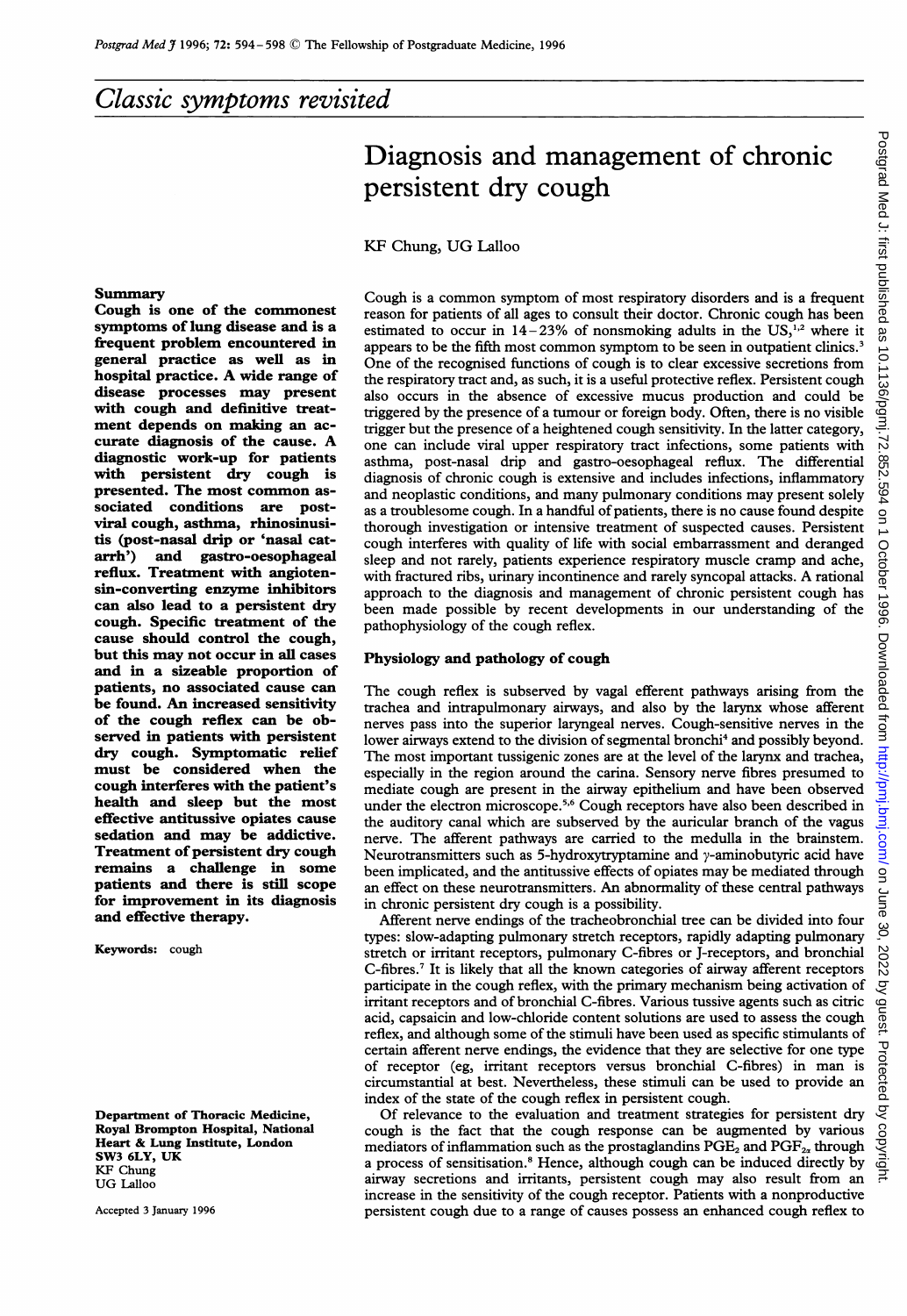capsaicin when compared to healthy noncoughing subjects.<sup>9</sup> Successful treatment of the primary condition underlying the chronic cough often leads to a normalisation of the cough reflex.<sup>10</sup> In contrast, patients with a productive cough such as bronchiectasis and chronic bronchitis do not demonstrate an enhanced cough reflex.

Cough can be stimulated by bronchoconstriction but it appears that these phenomena are subserved by different neural pathways. Cough very often occurs independently of bronchoconstriction and cough often occurs in asthmatics without evidence of bronchoconstriction.

#### Common causes of persistent dry cough

Several common causes of persistent dry cough have been identified and are usefully considered separately. Smoking is <sup>a</sup> common independent determinant of cough, with or without mucus hypersecretion. There are several explanations for the 'smoker's cough', including bronchitis and airflow limitation, that will not be considered here. However, a smoker may also develop a chronic cough due to other causes not directly related to cigarette smoke.

### UPPER RESPIRATORY TRACT INFECTION

This is perhaps the most common cause of acute cough, that may persist for months or years.<sup>11,12</sup> Some patients with a long history of dry cough describe the onset of their cough following an upper respiratory tract infection. An increased cough reflex to capsaicin is usually present and disappears as the spontaneous cough recedes.'3 Bronchial epithelial inflammation and damage has been demonstrated in children with chronic cough following lower respiratory tract illness. Irritants may penetrate more readily through the damaged epithelium, and endogenous peptidases may be reduced allowing a greater concentration of endogenous tachykinins to stimulate hypersensitive cough receptors. However, the basis for the persistence of cough after the infection remains to be elucidated. Inhaled corticosteroid therapy is usually effective in controlling the cough.

#### POST-NASAL DRIP

The strong association between post-nasal drip (rhinosinusitis) and chronic persistent cough is based on epidemiologic evidence and on a prospective study in adults.2'4 Post-nasal drip, or nasal catarrh, is characterised by a sensation of nasal secretions or of a 'drip' at the back of the throat, often accompanied by frequent throat clearing. With sufficient nasal blockage and congestion, there may be a nasal quality to the voice. Physical examination of the pharynx is often unremarkable although infrequently, a 'cobblestoning' appearance of the mucosa and draining secretions are observed. Computed tomography (CT) of the sinuses may reveal mucosal thickening or sinus opacification and air-fluid levels. An extrathoracic variable upper airway obstruction has been described presumably arising from upper airway inflammation.'5 Excitation of laryngeal cough receptors by secretions emanating from the nasal cavity or sinus is the most likely mechanism for cough associated with the post-nasal drip.

Topical administration of corticosteroid drops in the head-down position is probably the best treatment, sometimes with the concomitant use of antihistamines. A response is usually observed with two or three weeks of treatment. Topical decongestant vasoconstrictor sprays may be useful adjunct therapy for a few days, but rebound nasal obstruction may occur after prolonged use. This is useful to relieve nasal obstruction, therefore increasing the penetration of topical steroids into the sinuses. Antibiotic therapy is advisable when mucopurulent secretions are present. Post-nasal drip is a very common cause of cough and empirical therapy is justified in the presence of suggestive symptoms.

## ASTHMA

Chronic dry cough may occur in asthma in different clinical settings. Asthma may present predominantly with cough, often nocturnal, and the diagnosis is supported by reversible airflow limitation and bronchial hyperresponsiveness.<sup>16</sup> This condition is often referred to as 'cough-variant' asthma which is <sup>a</sup> common type of asthma in children. Elderly asthmatics may give a history of cough prior to a diagnosis of asthma made on the basis of episodic wheeze.'7 Cough may also occur as a sign of worsening of asthma usually presenting first at night, associated with other symptoms such as wheeze and shortness of breath with falls in early morning peak flows.'8 On the other hand, some patients with asthma develop a persistent dry cough despite good control of their asthma with anti-asthma therapy. There may be another associated cause for the cough such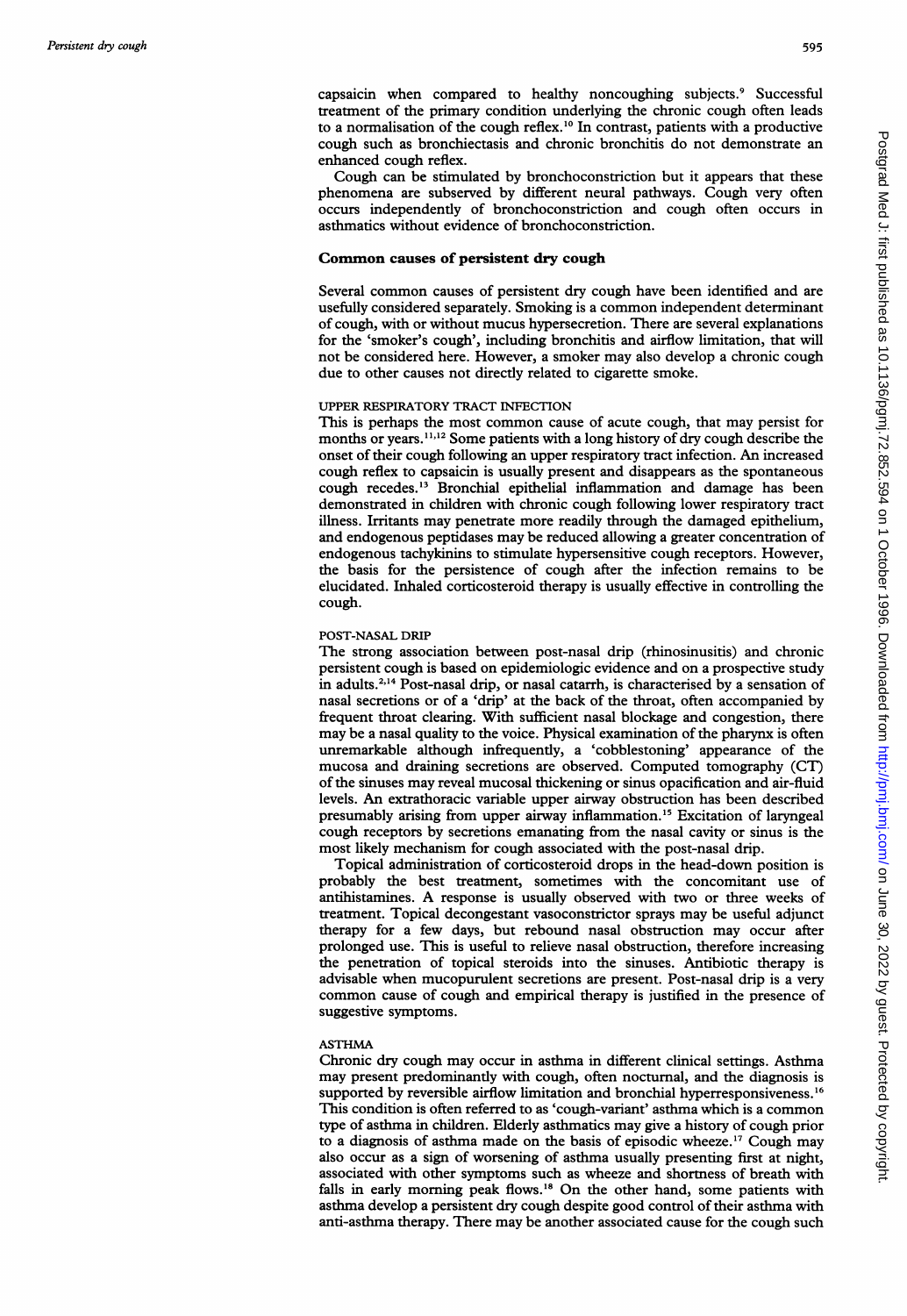as post-nasal drip or gastro-oesophageal reflux. Twenty-four hour ambulatory monitoring of cough in such patients reveals a wide range of cough counts (45 to 1577 coughs), with very few coughs occurring during the sleeping hours.'9

Patients with asthma do not usually have an enhanced cough reflex, apart from a subgroup with a persistent cough.<sup>9,19</sup> In these patients, cough receptors may be sensitised by inflammatory mediators such as bradykinin, tachykinins and prostaglandins. Induction of sputum by inhalation of hypertonic saline often reveals a predominance of eosinophils, and bronchial hyperresponsiveness is invariably present. A condition of eosinophilic bronchitis in patients with chronic cough associated with eosinophils in sputum but without bronchial hyperresponsiveness has been described.<sup>20</sup> However, the cough and sputum production is responsive to steroids. It is not clear whether this condition is associated with an enhanced cough reflex.

Treatment of cough occuring with asthma is similar to that for 'typical' asthma, with maintenance inhaled corticosteroid therapy and bronchodilators such as  $\beta$ -adrenergic agonists. Often, a trial of oral corticosteroids (eg, prednisolone 40 mg daily for two weeks) is recommended. Treatment with nedocromil sodium can be a useful addition.<sup>21</sup>

#### GASTRO-OESOPHAGEAL REFLUX

Patients with symptoms of reflux such as heartburn and chest pain may also complain of <sup>a</sup> chronic persistent dry cough. Not infrequently, there may be no symptoms of gastro-oesophageal reflux $2^{2,23}$  or impaired clearance of oesophageal acid.<sup>24</sup> Treatment of acid reflux with agents that suppress acid production or with other anti-reflux measures is usually effective in the treatment of cough.<sup>25,26</sup> An oesophageal - tracheobronchial cough reflex mechanism has been proposed on the basis of studies in which distal oesophageal acid perfusion induced coughing episodes in such patients, while saline alone induced a lesser number of episodes. Local distal oesophageal perfusion of lignocaine suppressed the acid-induced cough in the patients with chronic cough, and the inhaled anticholinergic agent, ipratropium bromide, was also effective. Thus, the afferent limb was antagonised by lignocaine while the efferent limb by ipratropium bromide. Over 90% of the cough episodes are temporally related to reflux episodes. Significant reflux occurs in both supine and upright positions. A high proportion of patients with gastro-oesophageal reflux also appear to have gastrohypopharyngeal reflux, and there may be a direct effect of acid reflux on cough receptors in the larynx and trachea. Continuous monitoring of tracheal and oesophageal pH in patients with symptomatic gastro-oesophageal reflux has demonstrated significant falls in tracheal pH (down to 4.10) during these episodes of reflux.<sup>27</sup> This direct effect may explain the occurrence of hoarseness and upper airway symptoms in these patients.

## ANGIOTENSIN-CONVERTING ENZYME INHIBITOR COUGH

Angiotensin-converting enzyme (ACE) inhibitors are often prescribed for the treatment of hypertension and heart failure and cough has been observed in up to 2 - 8% of treated patients. The effect disappears rapidly following withdrawal of drug. Patients with ACE inhibitor cough demonstrate an enhanced response to capsaicin inhalation challenge'8 and ACE inhibitor ingestion by normal volunteers increased the capsaicin cough response.<sup>29</sup> The mechanisms underlying ACE inhibitor cough are not clear. Cyclo-oxygenase inhibitors inhibit the cough, suggesting that prostaglandins are important. One hypothesis is that ACE inhibitors prevent the degradation of endogenous kinins such as bradykinin, and allows bradykinin to sensitise the cough receptors directly or through the release of prostaglandins. The cough response to bradykinin has been shown to be increased in such patients.<sup>30</sup> ACE inhibitor cough has been successfully prevented by sodium cromoglycate.<sup>31</sup>

## CHRONIC PERSISTENT COUGH OF UNKNOWN CAUSE

Identification of a potential cause has been reported in 78–99% of patients attending a specialised cough clinic.<sup>10,14</sup> Treatment of identifiable causes may also not be successful. Such patients remain a difficult group to treat because most available antitussive agents are not very effective. These patients present in <sup>a</sup> similar way as others where an identifiable cause has been found. An enhanced cough reflex is found. Patients often complain of a persistent tickling sensation in the throat that often leads to paroxysms of coughing. This sensation can be triggered by factors such as changes in ambient temperature, taking a deep breath, cigarette smoke or other irritants such as aerosol sprays. These symptoms are the hallmark of a sensitised cough reflex. Attempts have been made to identify abnormalities of the neural sensory system in the airways. An increase in calcitonin-gene-related-peptide-immunoreactive nerves has been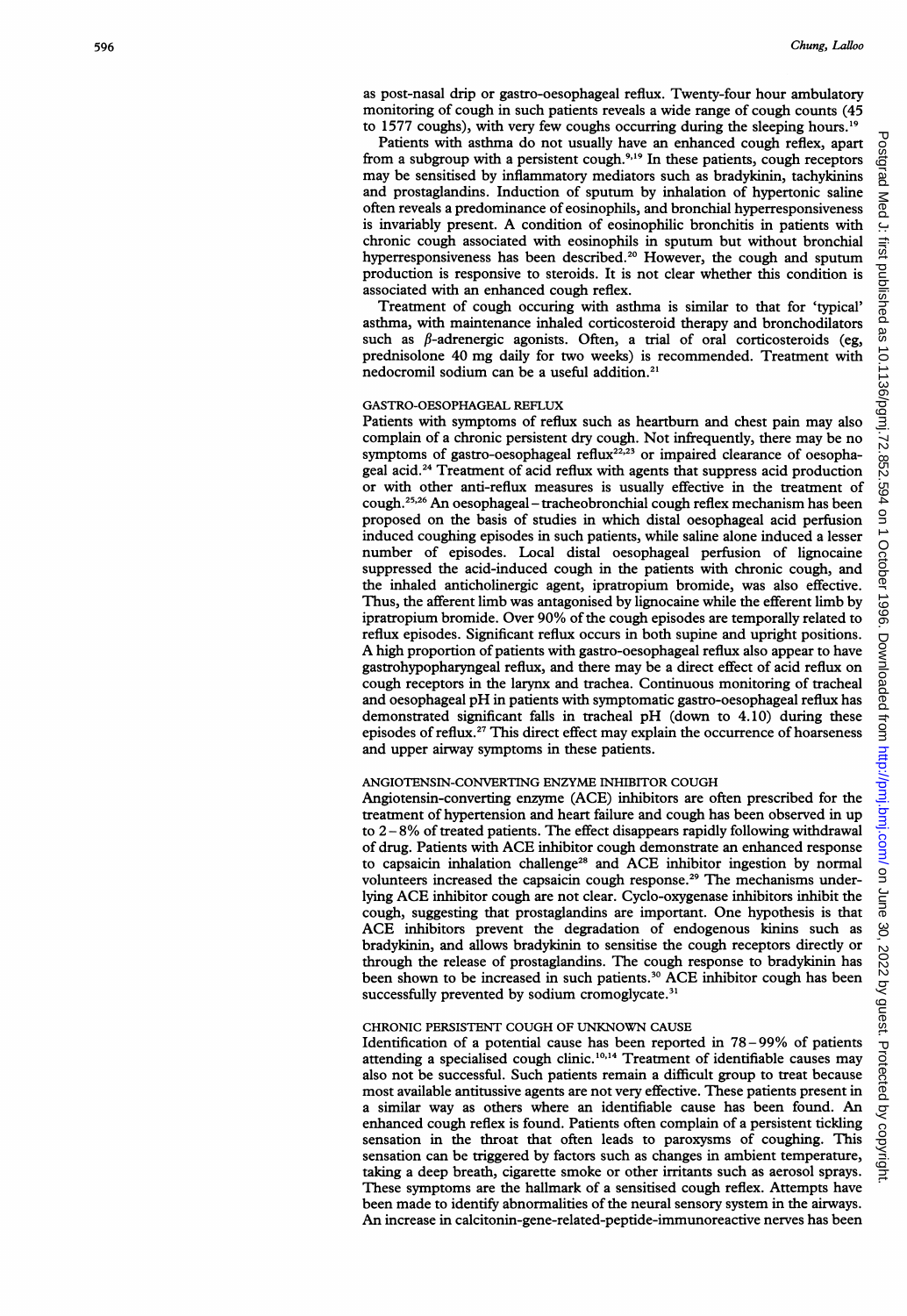

Figure Some approaches to the investigation of persistent dry cough. Abbreviations: ACE: angiotensin-converting enzyme; URTI: upper respiratory tract infection; PEF: peak expiratory flow; CT: computed tomography; ENT: ear, nose, and throat

## Common causes of cough

- acute infections (eg, tracheobronchitis, bronchopneumonia, viral pneumonia and acuteon-chronic bronchitis)
- chronic infections (eg, bronchiectasis, tuberculosis and cystic fibrosis)
- airway disease (eg, asthma, chronic bronchitis and chronic post-nasal drip)
- parenchymal disease (eg, interstitial fibrosis, emphysema)
- $\bullet$  tumours (eg, bronchogenic and alveolar cell carcinomas, and benign airway and mediastinal tumours) foreign body
- cardiovascular (eg, left ventricular failure, pulmonary infarction and aortic aneurysm)
- other disease (eg, reflux oesophagitis, recurrent aspiration)
- drugs (eg, ACE inhibitors)

Box <sup>1</sup>

observed in such patients." In a group of nonasthmatic patients with chronic dry cough, increased epithelial desquamation and inflammatory cells, particularly mononuclear cells, has been observed.<sup>32</sup> It is not known whether or not these features represent the sequellae of chronic trauma to the airway wall following intractable cough.

Because no clear effective and safe antitussives are available, the control of persistent cough without associated cause remains difficult. Opiates are the best antitussives that work centrally but they must be given at high doses that usually induce drowsiness, nausea and vomiting. Inhalation of local anaesthetics may provide temporary relief but at the expense of suppressing upper airway defensive reflexes. Better antitussives may be found when mediators involved in the enhanced cough reflex and when the neurotransmitters involved in the central control of cough are better defined.

# A practical approach to chronic persistent cough (figure)

The clinical approach to cough is to identify and treat the cause(s). One approach is illustrated in the figure and is based on our experience of running a cough clinic at the Royal Brompton Hospital (box 1). The history and examination will often indicate likely associated diagnoses, and the timing of various investigations may be variable from patient to patient. Initial investigation may be limited to <sup>a</sup> chest X-ray if there is a high suspicion of <sup>a</sup> tumour, particularly in <sup>a</sup> smoker. A period of observation of three to four weeks in <sup>a</sup> patient who provides a good history of an upper respiratory tract infection prior to further investigation or therapeutic trial is adequate, although inhaled corticosteroids may be useful in controlling this type of cough.

Post-nasal drip, asthma and gastro-oesophageal reflux, the three most common conditions associated with chronic dry cough, should be considered at this stage.<sup>33</sup> It would be sensible in the diagnostic approach to exclude these conditions first. Direct inspection of the nasal passages and throat, together